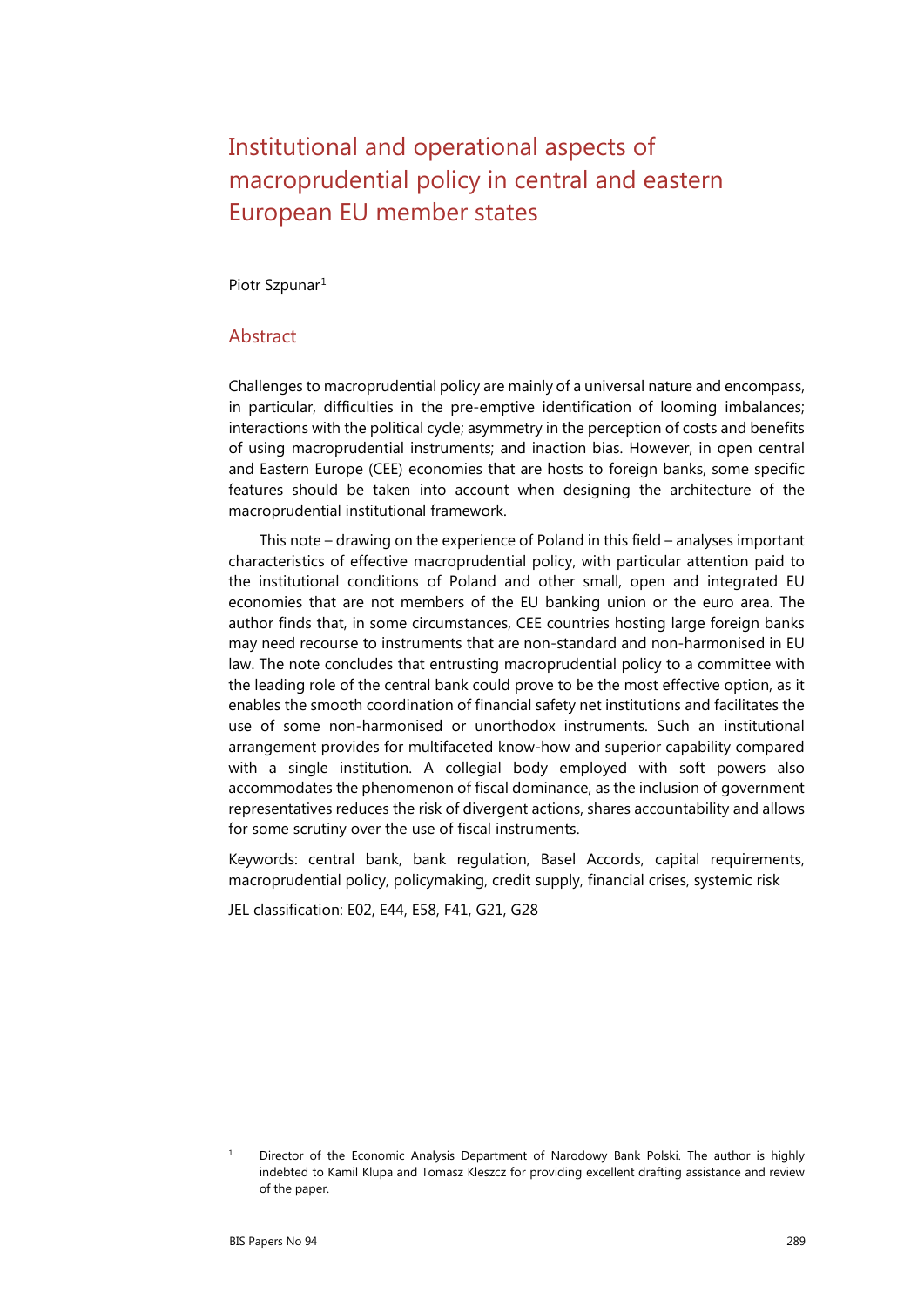# **Introduction**

Prior to the Great Financial Crisis (GFC), macroeconomic management assigned pivotal roles to monetary policy and microprudential supervision. The main focus of monetary policy was on price stability and the prevailing regime was based on inflation targeting (explicit or implicit). The most common modus operandi was targeting a given level of the short-term interbank interest rate. At the same time, the main objective of supervision was to mitigate risks and prevent the failure of individual financial institutions (IMF (2013)). Intermittent, damaging episodes of boom and bust cycles in credit and asset markets should have sounded a clear warning signal to this consensus. Unfortunately, they did not challenge the prevailing paradigm. Instead, the cycles only triggered a rather academic discussion on the role of asset prices in monetary policy. By then, policymakers and academics encouraging measures that leaned against the wind (White (2006)) had been sidelined, while the mainstream consolidated its position by arguing that monetary policy should remain exclusively focused on price stability (Bernanke and Gertler (1999, 2001)).

As time passed, however, the shortcomings of the predominant paradigm – based on monetary policies aimed at maintaining price stability and on prudential policies that focused narrowly on the soundness of individual financial institutions – became ever more acute. The recent crisis showed that macroeconomic stability is not guaranteed even when these two objectives are achieved. Instead, it turned out that dangerous financial imbalances can also develop in an environment of low inflation, small output gaps and originally stable financial institutions (Sławiński (2009)). Since financial instability unveiled its potential to precipitate severe distortions in the level and composition of output, it has become clear that welfare maximisation requires the inclusion of financial stability as an intermediate goal for economic policy (Goodhart (2011)). In other words, to ensure sustainable economic growth, macroeconomic management must include financial stability as an additional objective (IMF (2013)).

New policies demand new institutions and a new toolkit – one that allow for leverage to be constrained and the balance sheet structures of banks and other financial intermediaries to be reshaped in order to mitigate risks ex ante and help build buffers against potential shocks. For macroprudential policy to work, a comprehensive analysis of systemic risk is needed, taking into account different kinds of financial imbalance, and followed by the smooth deployment of laser-cut macroprudential tools that precisely target particular sources of systemic risk. Prior to the GFC, central banks regularly monitored systemic risks and published the results of those analyses in their financial stability reports. Nevertheless, no institution was unequivocally mandated or empowered to use macroprudential tools that could have mitigated systemic risks. Macroprudential supervision was virtually non-existent (Szpunar (2014)).

In 2009, this deficiency was accurately identified in the de Larosière Group report on financial supervision in the EU. According to the report, the objective of macroprudential supervision is to limit the distress of the financial system as a whole to protect the overall economy from critical distortions in real output. Generally, risks to the financial system arise from the failure of a single local financial institution due its size (including subsidiaries in other countries) in relation to the GDP of the country of residence. However, in the light of the high interconnectedness of EU financial markets, many more important global systemic risks arise from financial institutions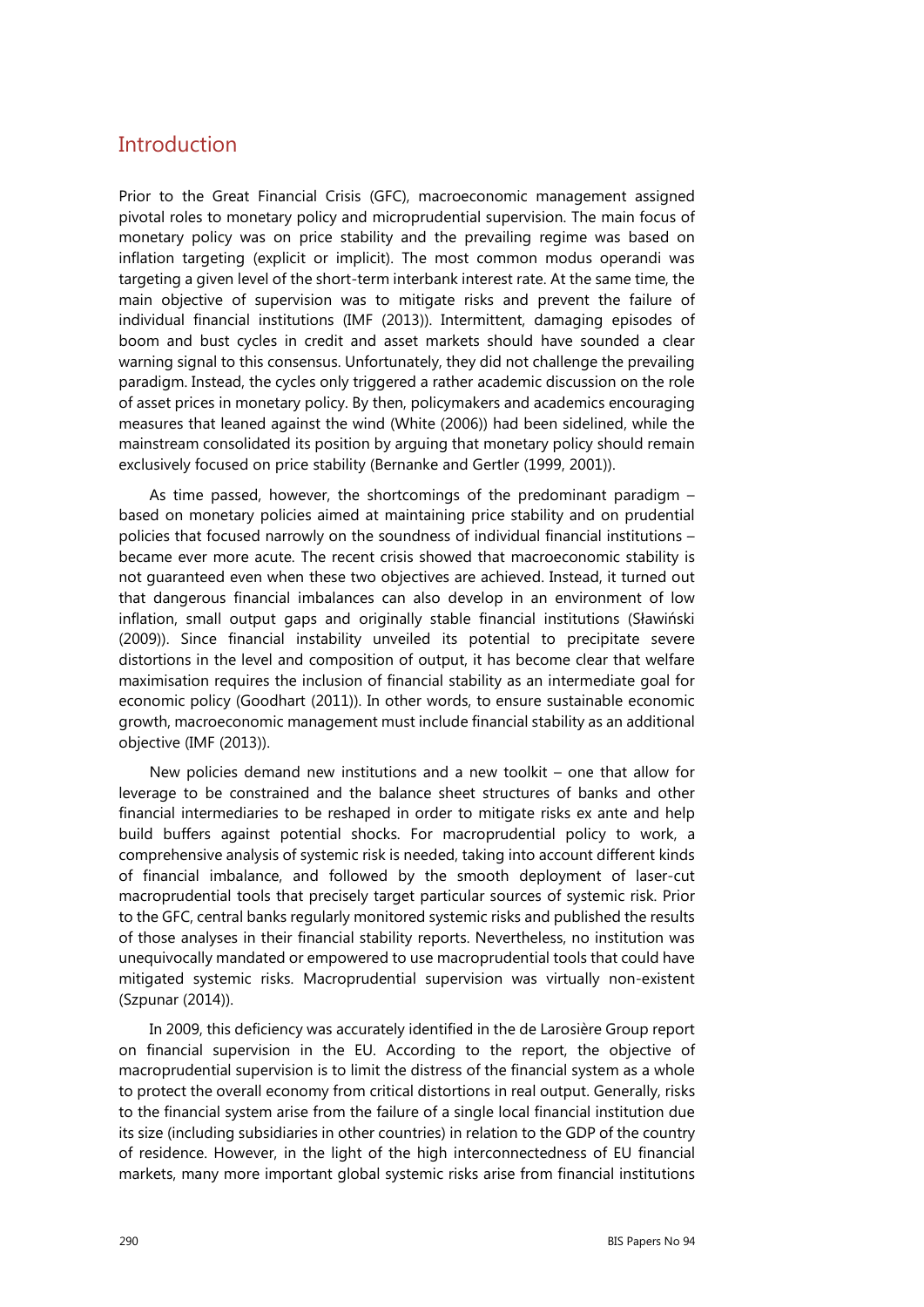being exposed to the same risk factors. Therefore, macroprudential analysis needed to incorporate a cross-border dimension and should pay particular attention to common or correlated shocks that could trigger contagious knock-on or feedback effects.[2](#page-2-0)

As the follow-up to the recommendations outlined in the de Larosière Group report, the European Systemic Risk Board (ESRB) was established in 2010. The ESRB was tasked with the [macroprudential oversight](https://en.wikipedia.org/wiki/Macroprudential_regulation) of the EU financial system, particularly in preventing and mitigating [systemic risks](https://en.wikipedia.org/wiki/Systemic_risk). The ESRB was equipped with a toolkit of soft powers only, ie warnings and recommendations. In those days, the network of national macroprudential supervisors did not exist; therefore, the ESRB, in its capacity as an EU-wide macroprudential watchdog, issued the recommendation on the macroprudential mandate of national authorities.<sup>[3](#page-2-1)</sup> Member States were recommended to designate – by means of binding legislation – an authority entrusted with carrying out macroprudential policy. This authority could be either a single institution or a college comprising representatives of safety net authorities. In addition, the regulatory package that comprises the Capital Requirement Directive (CRD) IV and the Capital Requirements Regulation (CRR), enacted in 2013 also required designated authorities to be established at the country level. In response, all EU Member States established relevant macroprudential supervisory authorities. However, due to historical, political and legal circumstances, the institutional shape of macroprudential arrangements differs from country to country (Nier et al (2011)).

This paper shows that the efficient conduct of macroprudential policies in Poland and other small, open and integrated EU economies that are not members of the EU banking union or the euro area may differ from the model case (if there is, indeed, a jurisdiction which serves as a model case). This issue focuses on some central and eastern European (CEE) Member States. CEE countries face specific challenges; thus for macroprudential policy to prove effective they require tailored institutional arrangements and instruments.

This note refers to the example of Poland, as it is the biggest CEE Member State, although the resulting findings might also be useful for the other CEE countries. The note is structured as follows: Section I presents a historical background of macroprudential supervision in Poland; Section II describes the country's new macroprudential supervision framework; Section III highlights challenges for macroprudential policy, with a focus on CEE specificities and refers to anoptimal institutional mix; Section IV addresses these challenges by trying to define an adequate toolkit for CEE countries; and Section V concludes.

## Macroprudential supervision in Poland: a history

The establishment of macroprudential supervision in Poland was preceded by lengthy and lively discussions. Nevertheless, it must be noted that those discussions might have been based on experience of quasi-macroprudential policies that had previously been conducted by microprudential supervisors. Although not in a formal way, microprudential supervision in Poland had used many measures to mitigate systemic

- <span id="page-2-0"></span><sup>2</sup> See de Larosière Group (2009), p 38.
- <span id="page-2-1"></span><sup>3</sup> European Systemic Risk Board (2011).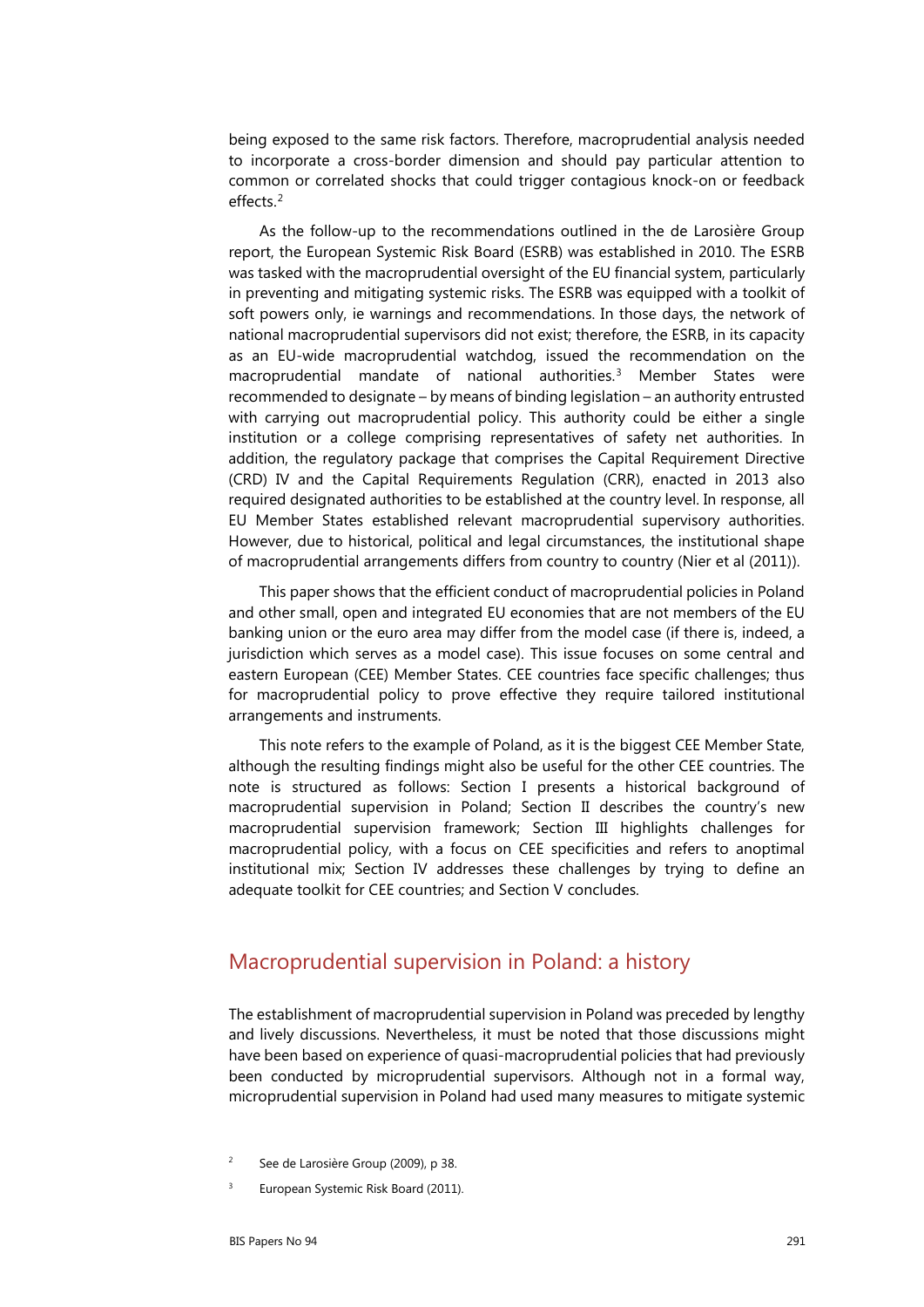risks. This was not an easy task, especially given the structural changes in the institutional architecture of banking supervision. In 1998, banking supervision in Poland shifted away from the central bank to the Banking Supervision Commission (although Narodowy Bank Polski (NBP) retained its key role in the new body). Starting from 2008, that commission was completely separated from the NBP and placed in the hands of the newly created integrated Financial Supervision Authority (KNF). The latter move has since been heavily criticised – a broad consensus on bringing banking supervision back to the NBP seems to be gaining momentum.

At least three factors have contributed to Poland's hitherto effective supervision, also in regard to its macroprudential dimension. Two of them are related to the structure of the banking sector and one to the regulatory model itself. First, the broad presence of strategic investors in the banking sector, contrary to a fragmented shareholder structure, allowed for a single entry point and thus facilitated effective implementation of supervisory requests – at the end of the supervisory process, the strategic bank shareholder could always be approached for a corrective action. In this context, the position of the banking supervisor (since 2008 the Financial Supervision Commission, the KNF) was reinforced by some serious firepower enshrined in Polish banking law. For instance, the law enables the KNF to suspend ownership rights in cases where a bank shareholder cannot assure cautious and safe management of the bank. Secondly, the dominant role of foreign investors significantly reduced regulatory capture and supervisory forbearance, as there were no direct links between bank owners and local politicians. Finally, the way that the remit of supervision was defined in the law provided for broad discretion in pursuing financial stability – including a mandate for macroprudential actions.<sup>[4](#page-3-0)</sup>

Under the banking law, the national banking supervisor had active recourse to a wide range of instruments, which were used to correct excessively risky behaviour or to protect the autonomy of management in local subsidiaries from excessively farreaching, group-level interventions. The focus on soft powers was crucial for the efficacy of such activity. The banking supervisor (the KNF since 2008) developed a very efficient way of conduct, based mostly on recommendations. Interventions were made in two principal forms; either as informal advice (eg in the form of so-called pastoral letters<sup>[5](#page-3-1)</sup>) or fully fledged recommendations – ie formal documents issued on the basis of the banking law.<sup>[6](#page-3-2)</sup>

Notwithstanding that the recommendations were not legally binding, the reputation and credibility of the KNF made for widespread compliance on the part of banks. This has helped to improve market standards and introduce good practices without the need for sanctions such as administrative decisions addressed to individual banks or politically sensitive legislative changes. In addition, by means of soft power, some macroprudential measures were introduced via back-door

<span id="page-3-0"></span><sup>4</sup> According to Article 2 of the *Act on financial market supervision*, one of the objectives of the supervision is "to ensure the proper functioning of the market, its stability, security and transparency, confidence in the financial market…". This can be understood as a broader remit than a sole supervision over individual institutions.

<span id="page-3-1"></span><sup>5</sup> The example list of such guidelines issued in 2014 can be found in the *Report on the activities of the Polish Financial Supervision Authority in 2014*, Warsaw, 2014, p 112 and following.

<span id="page-3-2"></span> $6$  To date, there are 18 such sets of recommendations containing mostly detailed guidelines for bank risk management.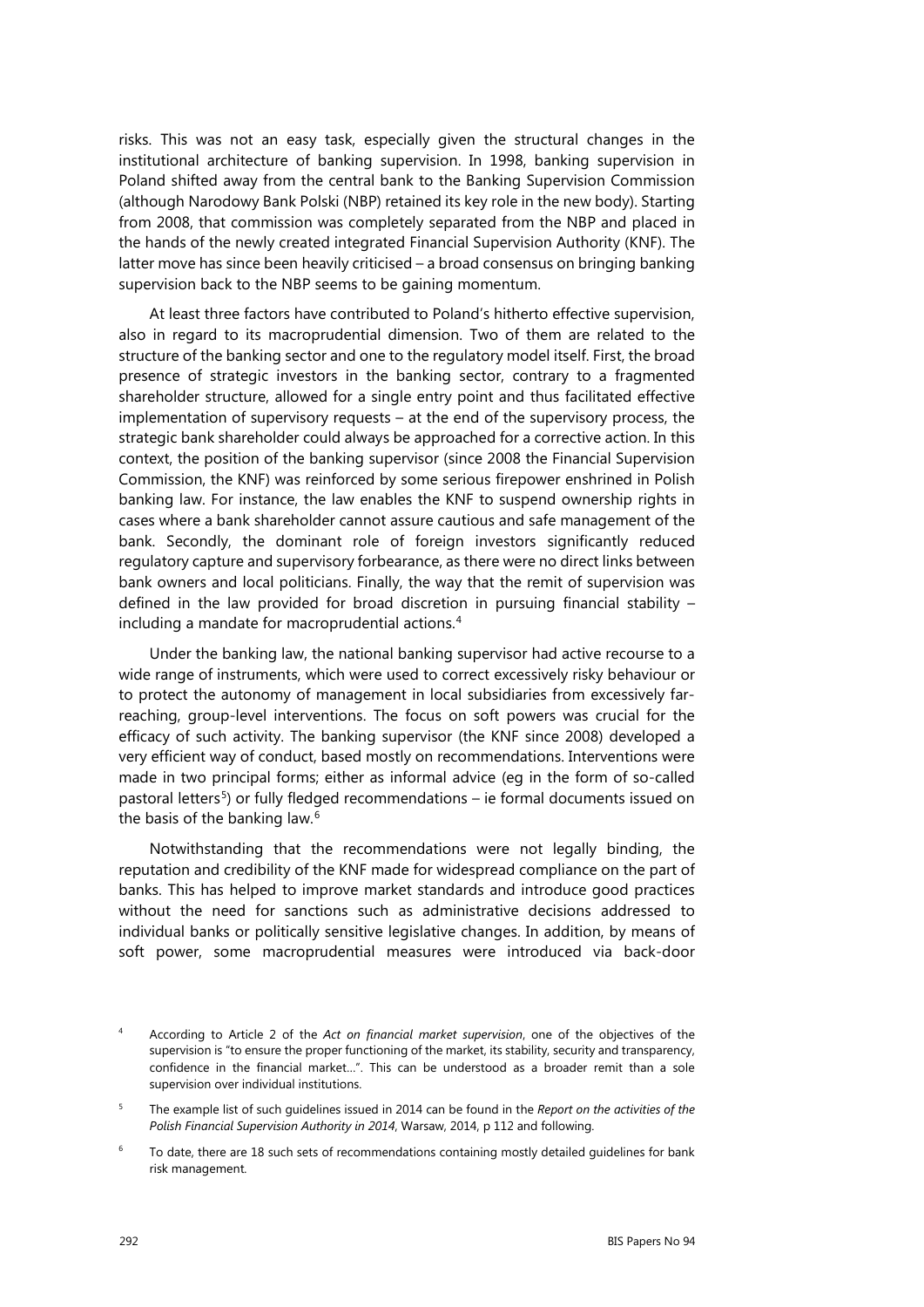approaches – long before macroprudential authority was formally established.<sup>[7](#page-4-0)</sup> Recommendations usually addressed various dimensions of banks' risk management – including lending standards such as loan-to-value (LTV) or debt service-to-income (DSTI) limits. Before issuance, drafts of recommendations were subject to a consultation process with the banking sector and other safety-net institutions, including the central bank. This approach was and still is often welcomed by the banks, as it encourages peer review – which inhibits risky behaviour by competitors and secures a level playing field. Recommendations played an important role in reinforcing the stability of the Polish banking system in the past. They seem not to have gone out of fashion; while the adoption of EU rules has introduced changes, such recommendations, eg in the context of stricter harmonisation at the EU level, allow for more national flexibility.

Using its implicit authority, the KNF successfully obliged banks to hold strong capital positions (also with a view to quality, eg no hybrid instruments were accepted) and to keep leverage in check (through conservative risk weights). Credit institutions had to maintain high liquidity ratios and adopt prudent dividend policies. This mix of achievements contributed to the Polish banking system's high shock resilience. Some measures that had been put in place in Poland later appeared in the Basel III recommendations. For example, in 2007, the KNF set explicit liquidity requirements for banks, immunising the banking system against shocks – the well contained interbank market breakdown in late 2008 shows that these measures were effective and forward-looking. They were structured along the lines recommended in Basel III (ie the Liquidity Coverage Ratio (LCR) and Net Stable Funding Ratio (NSFR)). However, the Polish measures were more precise and, importantly, were implemented before the outbreak of the GFC. Moreover, despite its rigour, Poland's regulatory regime on liquidity appears to be more friendly to banks than the Basel III solutions, as it allows some flexibility on differences between business models and the liquidity profiles of individual institutions. The LCR and (yet to be finalised) NSFR, which will be introduced across the European Union, will narrow the scope for tried and tested domestic measures.

#### The new macroprudential supervision framework in Poland

The *Act on macroprudential supervision over the financial system and crisis management*, which came into force in 2015, has established for the first time a formal macroprudential framework in Poland. On the basis of the Act, the Financial Stability Committee (KSF) became the designated authority responsible for both macroprudential supervision and crisis management in Poland. The KSF is composed of the NBP Governor, the Chair of the KNF, the Minister of Finance and the President of the Bank Guarantee Fund (BFG) (which is responsible for operating the deposit guarantee scheme and resolution authority). The KSF has a dual mandate and dual chairmanship. The meetings devoted to macroprudential issues are called and chaired by the NBP Governor, while crisis management meetings are called and presided over by the Minister of Finance. In the former case, decisions are taken by majority voting

<span id="page-4-0"></span> $7$  The relevant legislation for macroprudential supervision in Poland has been effective only since 1 November 2015.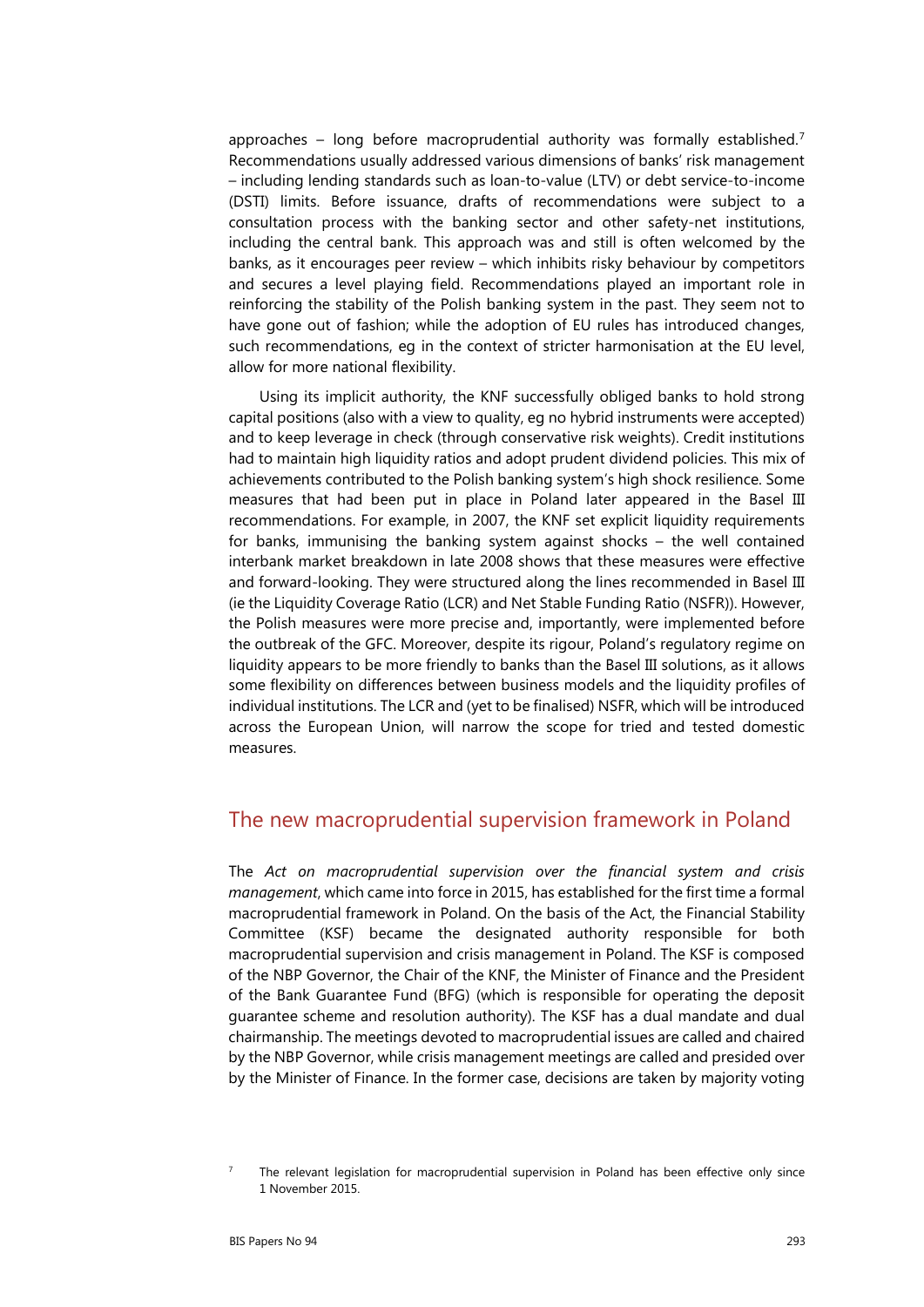with the casting vote of the NBP Governor; in the latter case, decisions are reached by consensus.

In regard to macroprudential supervision, the Act defines the tasks and powers conferred on the KSF, which include:

- the application of macroprudential instruments (including presenting statements and issuing recommendations);
- the identification of financial institutions posing significant systemic risks;
- cooperation with EU and national institutions; and
- the facilitation of a seamless flow of information between KSF member institutions.

The KSF has only soft powers at its disposal, ie it presents statements and issues recommendations backed by the "act or explain" mechanism. This means that the KSF can only indirectly influence the financial sector. The Act establishes a two-stage process of implementing macroprudential instruments. At the first stage, the KSF issues a recommendation either to the Minister of Finance, the KNF, the BFG or the NBP, indicating which legal instrument should be deployed in a particular setting. Then, in the second step, the addressee fulfils the KSF recommendation or explains the reasons for not taking the required action. Hard powers, ie those which are legally binding, rest only with individual KSF members. The Minister of Finance is responsible for implementing, via regulations, the countercyclical buffer, systemic risk buffer and measures provided in Article 458 of the CRR. The KNF has the power to set buffers for systemically important institutions by means of an administrative decision. The KNF has also maintained the power to issue formal recommendations to banks regarding a broad scope of risk management practices (eg LTVs).

The Act does not explicitly specify the frequency of the meetings; however, due to the obligation to calculate the reference value indicator for the countercyclical buffer, the meetings are held no less than once a quarter. The Act further requires the KSF to notify EU institutions (in particular, the European Commission and the ESRB) about the instruments used. The NBP is responsible for providing administrative services to the KSF and a variety of analytical activities, including the preparation and conveyance of notifications. The NBP also prepares the draft of the annual report to be presented by the NBP Governor to parliament.

The institutional setup of Poland's macroprudential policy embodies most of the principles defined in international standards. First, the macroprudential policy is entrusted to a committee equipped with formal, guaranteed independence. Formal independence is imperative as the macroprudential policymaker is expected to lean against the wind by taking unpopular decisions (such as requiring banks to reduce risk in the upward phase of the cycle). Second, the central bank maintains a key role within the framework and carries weight with the conduct of macroprudential policy, as its Governor holds the prerogative to call meetings and propose measures, and also chairs the committee with the casting vote during majority voting. The KSF  $-$  in its capacity as a macroprudential supervisor – has also been granted a clear mandate, which is accompanied by an appropriate set of necessary instruments. The mandate ensures transparency and accountability. Moreover, the KSF has been given access to the information and data necessary to identify risks to financial stability, including data on individual financial entities. And last but not least, the KSF has access to expertise, as all member institutions are required to provide analytical resources on request.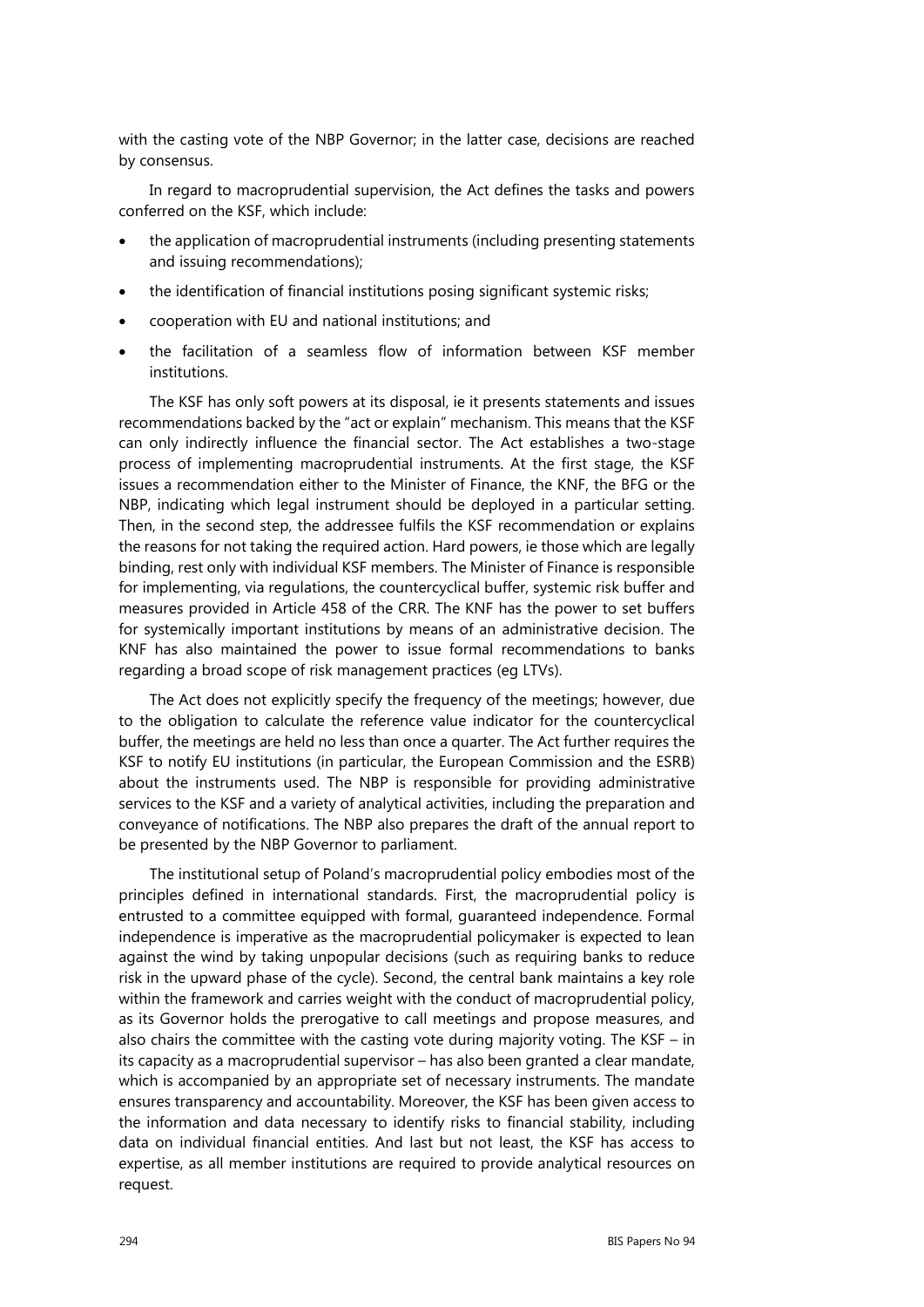# Macroprudential policy and institutional setup: universal and specific challenges

The challenges for macroprudential policy derive mainly from its fundamental characteristics. These encompass, in particular, such heterogeneous factors as (i) difficulty in the pre-emptive identification of looming imbalances; (ii) interactions with the political cycle; (iii) asymmetry in the perception of costs and benefits of using macroprudential instruments; and (iv) inaction bias (Szpunar (2014)).

Even in the clear case of an economic boom, macroprudential authorities are prone to inaction bias. First, a boom is difficult to identify (Borio and Lowe (2002)). Even a sharp increase in asset prices is usually accompanied by factors that seem to justify it, such as persistent disinflation and low interest rates, demographic changes, catching-up processes etc. Second, due to the political cycle there is usually strong resistance to any attempts to limit credit expansion (Houben (2012)). Third, it is difficult, if not impossible, to estimate ex ante the cost/benefit balance of macroprudential action aimed at restricting credit growth. Fourth, the incentives to take costly actions are weak and questionable. A decisive action that really prevents a crisis can easily become the subject of strong criticism as the high costs incurred are clearly visible while the benefits are rather vague (a crisis avoided does not convince critics). Finally, in cases where such action is taken in a timely fashion, it could prove not to be effective due to circumvention (ie Goodhart's law) or simply bad luck.

Apart from these universal challenges, macroprudential policy often faces an idiosyncratic backdrop, such as the EU's financial and regulatory interconnectedness. This aspect is especially important for smaller countries, eg CEE Member States. The experience of many central banks demonstrates that monetary policy in small, open economies confronts different and additional challenges to those experienced in a large, closely tied economic block (Szpunar (2000)). The task of pursuing macroprudential policy, which operates along the lines of monetary, fiscal and supervisory (microprudential) policies, could be much more nuanced in such economies.

Poland's economy is relatively small (in terms of EU standards based on GDP and size), open and strongly integrated with the European Union. Additionally, the Polish banking system still (despite some recent significant changes to the structure of the market) remains strongly influenced by strategic EU investors, which frames Poland as a host country. Some specific challenges arise from this background, including:

- vulnerability to regulatory arbitrage, particularly in the context of only partial reciprocity and coordination in the European Union;
- group-level risk management, additionally encouraged by the creation of the EU banking union and the single supervisory mechanism (SSM) of the European Central Bank, which can result in an inadequate assessment of the situation of a subsidiary that is a systemic institution in the host country;
- the possibility of uncontrolled transfers of capital and liquidity within crossborder financial groups;
- ubiquity of risks stemming from the free movement of capital in the economy and its potential to cause destabilisation; and
- the corset of harmonisation provided for by the CRD IV/CRR package.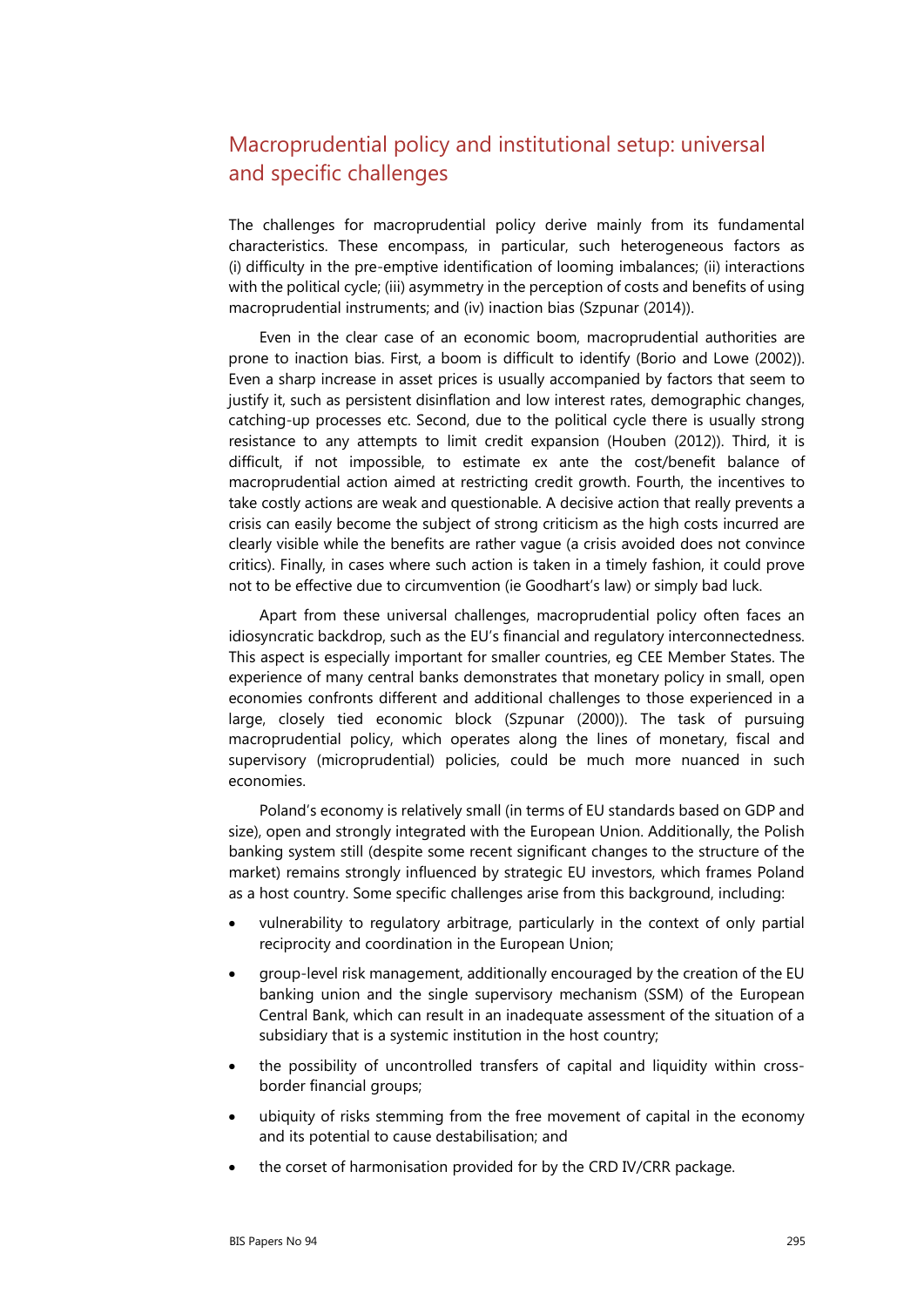Smaller countries hosting foreign financial institutions remain more prone to the above-mentioned risks. At the same time, they are characterised by less developed financial intermediation. On the one hand, this means that their financial systems generate limited systemic risk – but on the other hand, it makes them more vulnerable to regulatory arbitrage and the propagation of shocks induced by the business models and strategies of international financial groups. Moreover, the financial entities from host countries do not have a significant presence in the EU single market, which means that regulatory arbitrage is being exercised in a one-way direction. The risks stemming from the activity of subsidiaries could also be under a lesser degree of surveillance on the part of the SSM, which has a natural focus on risks developing at the group level. This approach can be derived from *Council Regulation (EU) No 1024/2013*, where Article 4 (paragraph 1(g)) states that the SSM is responsible for carrying out supervision on a consolidated basis over credit institutions' parents established in the Member States participating in the banking union. Such a framework may result in pressure on capital and liquidity transfers within banking groups in distressed situations. Smaller economies also remain more vulnerable to capital flows, which can be illustrated by, for example, the case of Spain and its real estate market crisis (Spanish banks financed mortgage loans on the EU financial market). Finally, the CRD IV/CRR package constrains the leeway of macroprudential policies at the level of particular Member States. The limitations resulting from the harmonisation process apply to all countries; however, they affect host countries to a greater extent. This is because small, open economies may need to conduct a more active macroprudential policy due to higher risks stemming from ia volatile capital flows or credit booms etc. These issues also relate to Poland and its financial system.

Due to the universal challenges described above (present in virtually all countries, regardless of their home or host status), the authorities responsible for macroprudential supervision should remain independent from the political cycle and demonstrate a high level of economic expertise and market insight. The central bank is well suited to this role – it is independent, effective, credible, has the appropriate capabilities (in terms of economic and market expertise) and is active on the financial markets. With regard to the particular challenges facing small and open economies, the importance of regulatory and fiscal policy should not be ignored, however. There are at least three reasons why this angle should be included, with equal weighting.

First, there may be a need to use fiscal tools for macroprudential purposes. Circumstances specific to small, integrated economies may require the deployment of non-standardised and non-harmonised instruments, including taxation (eg thin capitalisation, regulatory charges, transaction taxes, taxes on assets etc). This means that effective coordination between macroprudential and fiscal policies must be established. To define this more clearly, we should not focus on fiscal policy, but rather the fiscal actions needed for the macroprudential purpose (which is nothing unusual, since macroprudential policy often has recourse to measures that are not strictly macroprudential).

Second, for legal reasons, the use of hard powers may require the involvement of government – this is the case in Poland, where the constitution defines a closed catalogue of commonly binding legal acts and the list of bodies that can enact them.

Lastly, should fiscal and macroprudential policies conflict, the effectiveness of the latter could be substantially impaired in the case of diverging goals. Along with the concept of unpleasant monetarist arithmetic, fiscal domination hinders monetary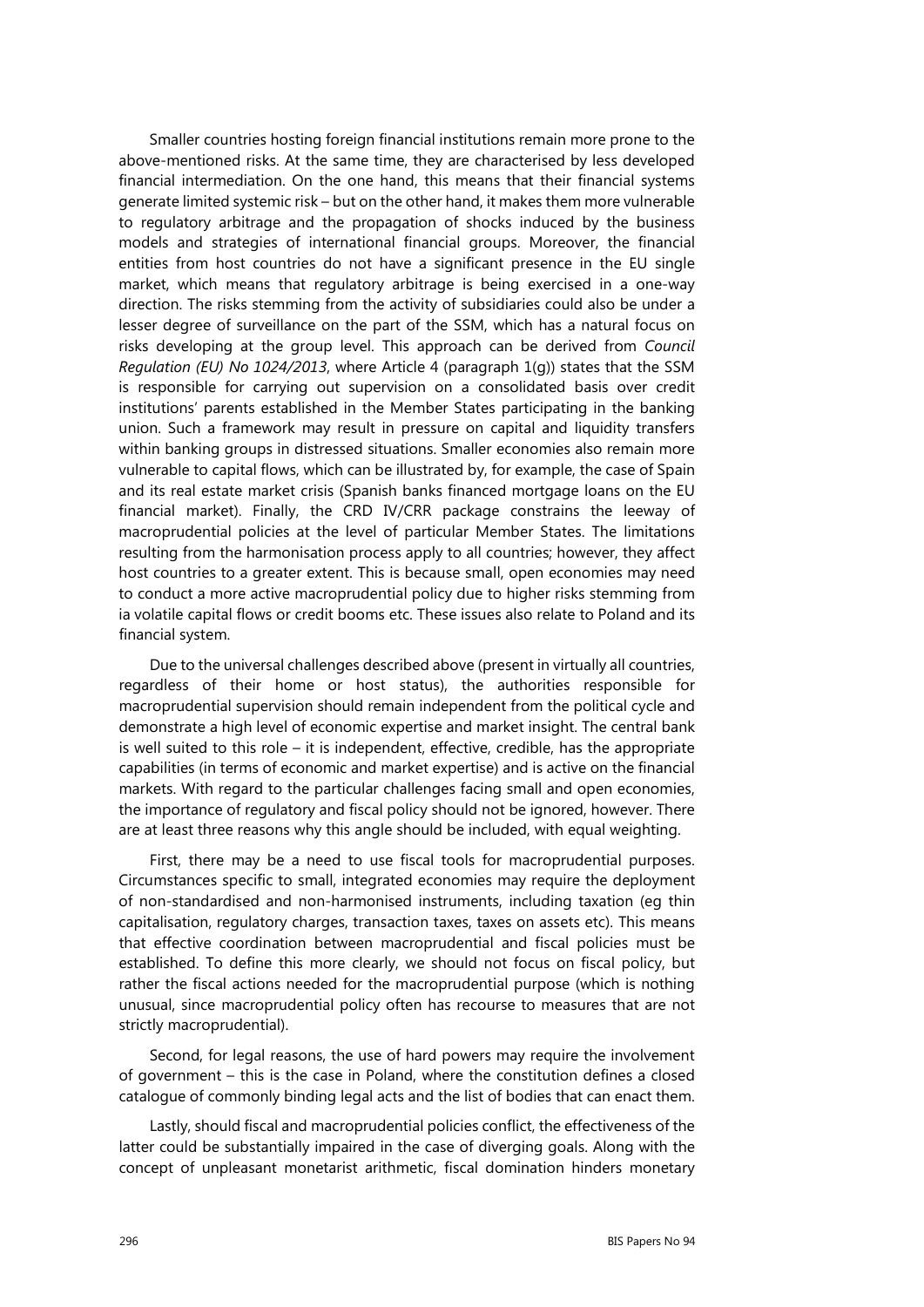policy in pursuing its inflation target (Sargent (1981)). Likewise, the same dependency can be expected to hold for macroprudential policy. In this context, fiscal domination would have a clearly destructive dimension, as it could prove immensely effective in destabilising the financial system. Excessive fiscal imbalances may rapidly send ripples across even a healthy banking system, leading to liquidity drainage and insolvency.

These are the reasons why cooperation, common understanding and the broad acceptance of financial stability goals by the fiscal authorities are so crucial. The best way to achieve all these desiderata is to establish a collegial body that includes the Ministry of Finance. Such an arrangement will not automatically guarantee the body's effectiveness, but it will definitely enable a proper exchange of information, better understanding and seamless cooperation between the safety-net authorities. Thus, the inclusion of the Ministry of Finance allows the issue of fiscal dominance to be addressed in two ways – on the one hand, the risk of divergent actions is reduced, and on the other, the Ministry of Finance's participation makes it accountable for the decisions undertaken by the macroprudential committee (reducing the risk of political recriminations at a later stage).

#### Instruments: defining the optimal mix

The ultimate goal of macroprudential policy is to safeguard financial stability. To achieve this objective, macroprudential policy strives to constrain the build-up of systemic risk. The powers of macroprudential policy may be labelled as soft or hard. Although soft tools such as recommendations based on the "comply or explain" principle may prove useful, it is sometimes necessary to exercise hard powers.

Macroprudential instruments can generally be classified in terms of two dimensions of systemic risk. The first is the time dimension, in which authorities concentrate on limiting the build-up of financial risk. The second is the structural dimension, where emphasis is placed on promoting financial system resilience (CGFS (2010)). Instruments in the first group need to be adjusted to different phases of the financial cycle with the aim of smoothing it out (Lim et al (2011)), whereas structural measures remain fixed over time and are meant to strengthen resilience to systemic shocks in the long run. This distinction is, however, rather blurred, as many other ways of classification have been suggested. As an example of a different approach, the ESRB groups specific instruments in relation to the intermediate objectives of macroprudential policy. This approach can be derived from the *ESRB recommendation on intermediate objectives and instruments of macroprudential policy* (ESRB/2013/1), which advocates that macroprudential authorities should specify particular objectives and match them with concrete instruments.<sup>[8](#page-8-0)</sup>

Taking stock of the many approaches, let us distinguish the four most fundamental intermediate objectives of macroprudential policy:

preventing excessive credit growth and leverage  $-$  in this regard, several instruments might be applied including, among others, the countercyclical capital buffer, higher risk weights and caps on the leverage, LTV and debtto-income (DTI) ratios;

<span id="page-8-0"></span>European Systemic Risk Board (2013).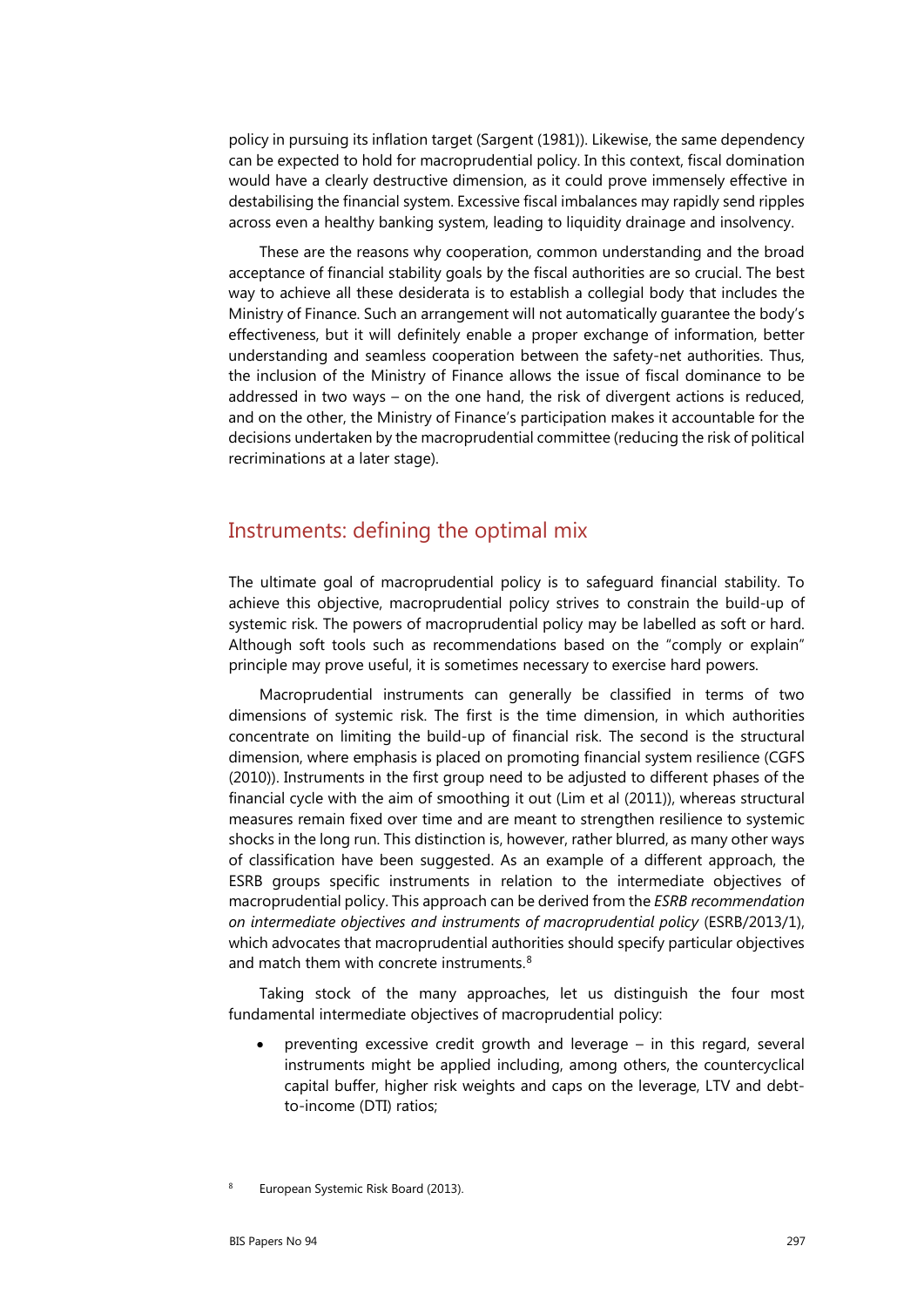- securing ample liquidity and reliable funding models the objective here is to prevent episodes of market illiquidity and excessive maturity mismatch via liquidity ratios such as the LCR and NSFR, as well as the loan-to-deposit ratio;
- constraining excessive concentration of direct and indirect exposures additional requirements on the disclosure of information, limits on large exposures or central counterparty clearing requirements are examples of macroprudential instruments that might target this problem; and
- strengthening the resilience of the financial infrastructure  $-$  this can be achieved by imposing additional capital requirements, including those on systemically important financial institutions, and establishing resolution regimes and deposit guarantee schemes financed with ex ante risk-based contributions.

What is apparent from the classification above is that most macroprudential instruments have so far been included in the microprudential toolkit (Osiński (2013)). However, in the conduct of macroprudential policy, those instruments are used in a systemic perspective, and thus they also need to be calibrated differently. Macroprudential authorities should look at the consequences of applying certain instruments for the whole financial system, not just for an individual institution. Some of those instruments are known and have already been used, like risk weights or LTV and DTI ratios. Some instruments are new and purely macroprudential in nature, like the Basel III countercyclical capital buffer.

Moving forward, let us now turn our attention to some already tested macroprudential tools. The most popular ones are LTV and DTI caps, which have been used, for example, in Asian countries to address imbalances in mortgage lending (Lim et al (2011)). Restrictions on the LTV ratio limit the loan amount relative to the value of the property, while caps on the DTI ratio are aimed at constraining the debt servicing cost for the borrower relative to disposable income. These instruments impact the supply and demand for housing loans. As LTV and DTI restrictions translate into lower loss-given-default (LGD) and probability of default (PD), they can contribute to an improvement in the quality of banks' housing loan portfolios and, consequently, to banks' resilience to negative shocks stemming from real estate sector developments (Crowe et al (2011)). An interesting example of a country that actively applied restrictions on LTV and DTI ratios is Korea, where LTV and DTI ceilings have been tightened and relaxed several times. In 2002, due to rising house prices, Korean authorities introduced an LTV cap that was later supplemented by a DTI cap in 2005 (Igan et al (2011)). The specific levels of the LTV and DTI caps were contingent on the type of property (house or apartment), the location of the property (speculative zone or not), loan maturity and collateral value. These well-tailored measures helped to stabilise house prices and proved effective in preventing price bubbles. LTV and DTI restrictions have also been used by a number of other Asian countries, including Hong Kong SAR, Malaysia, Singapore, Turkey and several advanced economies such as Canada, the United States, Norway and Sweden (Lim et al (2001)).

A completely new instrument, designed specifically for macroprudential purposes, is the countercyclical capital buffer. This buffer is meant to inhibit the buildup of systemic risk connected with credit booms. The imposition of the buffer should increase the cost of credit and thus constrain its supply. The buffer proposed by the Basel Committee on Banking Supervision (BCBS) in its standard version varies from 0% to 2.5%. One might question whether the maximum level of this buffer, set at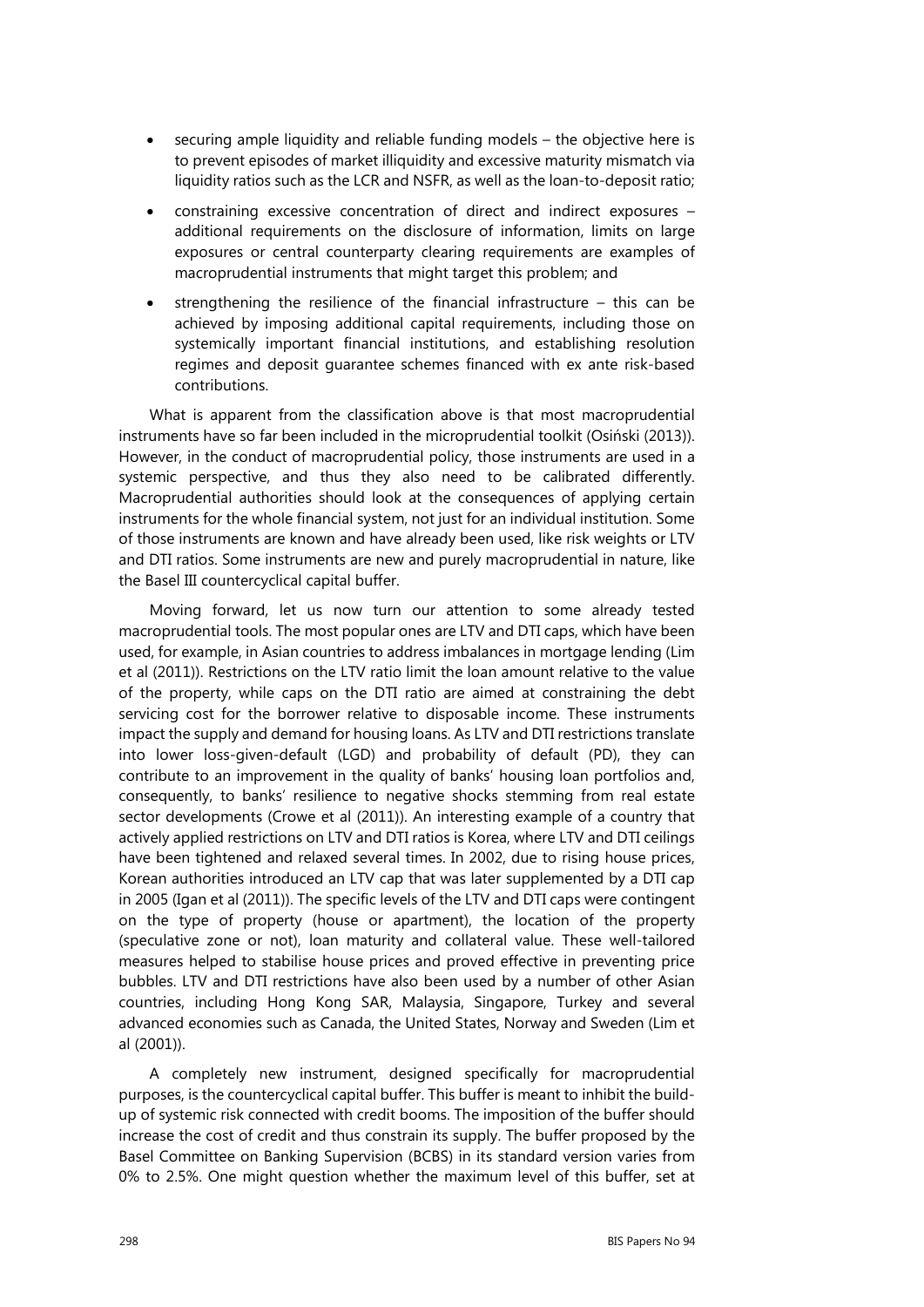2.5%, would be sufficient to prevent a credit boom, taking into account the differences in economic dynamics in EU countries. Therefore, to ensure that national authorities can react to the threats arising from excessive credit growth properly, the CRD IV/CRR package allows a higher buffer rate to be set. Such augmented measures will not, however, be subject to the reciprocity rule and thus might offer some room for regulatory arbitrage. Notwithstanding the novelty of this instrument, there is already some experience in its deployment. Switzerland and Norway imposed the buffer on banks operating in their jurisdictions in 2012 and 2013, respectively. In both cases, the buffer rate was set at 1%. But the outcome of these decisions and the effectiveness of the countercyclical buffer are still difficult to evaluate.

Another new instrument, also introduced by the BCBS, is the leverage ratio, ie the ratio of bank's capital to its total non-risk adjusted exposure. The GFC showed that the risk-based capital adequacy ratio had not prevented the build-up of risks within banks. It showed too that banks may have strong capital ratios and, at the same time, be highly leveraged, making them vulnerable even in cases of only marginal losses. The outbreak of the GFC forced banks to deleverage, which had a destabilising effect on the financial system and the real economy as banks' capital positions weakened and credit availability deteriorated (BCBS (2014)). Therefore, the basic idea behind this new measure is to limit banks' assets in relation to their capital. It is meant to complement, not substitute for, the existing capital risk-based ratios. As initially proposed by the BCBS, the leverage ratio limit should not be lower than 3%; however, its ultimate calibration will be finalised only in 2017. Starting from 2018, the ratio will become a Pillar I measure.

The revolutionary proposal of Basel III to incorporate specific, purely macroprudential instruments into the framework of capital regulations seems to properly address the needs identified in the aftermath of the GFC. The CRD IV/CRR package also appears to provide an extensive set of macroprudential instruments, which could potentially be efficient in counteracting systemic risk. However, the operational aspect of this harmonised toolkit leaves room for improvement once analysed in depth. Looking more diligently at the regulatory framework in the European Union, one can identify some substantial flaws. The effectiveness of capital buffers is narrowed as the reciprocity mechanism is limited. In the case of the countercyclical buffer, the reciprocity is guaranteed only up to a level of 2.5% (national authorities are allowed to set it higher). The systemic risk buffer may be set unconditionally only up to 3% – the possibility to set it higher is restricted by the complicated validation procedure requiring the involvement of EU institutions. It also needs to be noted that the implementation of capital buffers may cause some overlapping, as they can consume banks' voluntary capital above the regulatory required capital stipulated in some jurisdictions due to soft suggestions from local supervisors or in connection with the outcomes of the European Banking Authority's (EBA) stress tests.

The CRD IV/CRR package also allows the use of Pillar II measures for the purpose of addressing systemic risk. As the scope of Pillar II is very broad (it covers the level of own funds, provisioning policy, business lines, dividend policy and liquidity), it is often perceived as useful in mitigating macroprudential risk. This, however, can be misleading. Pillar II measures can only be imposed on an individual basis in the form of an administrative decision and must be preceded by comprehensive risk-mapping in the framework of the supervisory review process. Legal hurdles may emerge in such cases, as these individual decisions may be contested in court and their fast implementation may prove challenging. The issue is even more acute with regard to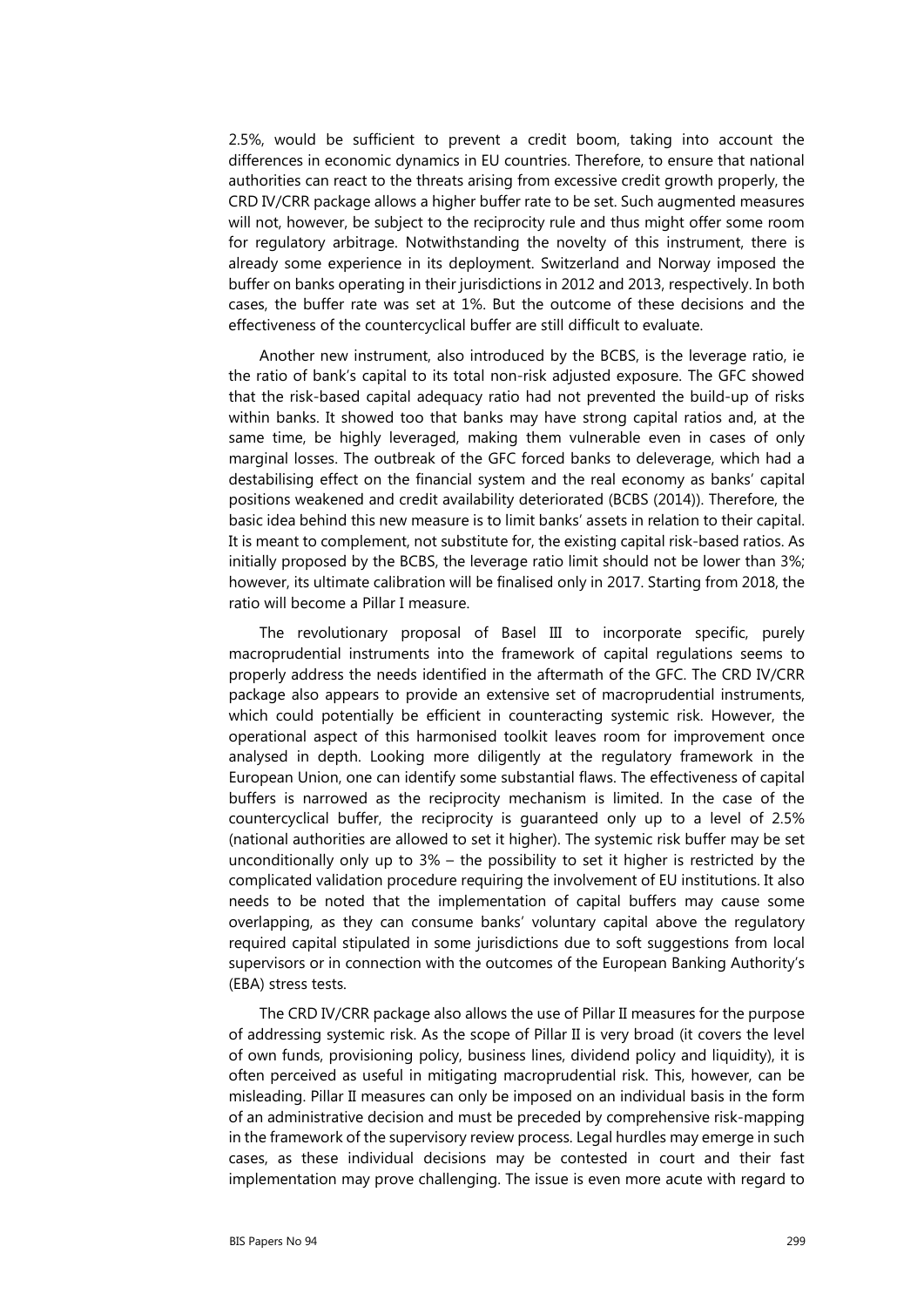cross-border banking groups, as any increase in capital requirement via Pillar II should be discussed within the joint supervisory college (in the case of disagreements, the EBA may make the ultimate decision via a binding mediation process). This procedural complexity makes the whole process unduly risky and time-consuming. Moreover, the Pillar II instruments rest in the hands of microprudential authorities, who tend to be more focused on the stability of an individual institution than the system as a whole.

Article 458 of the CRR also needs to be mentioned. This article defines the list of additional measures that may be applied to limit systemic risk by supplementing requirements set within Pillar I and II (ie the level of own funds, requirements for large exposures, public disclosure requirements, the level of the capital conservation buffer, liquidity requirements, risk weights for targeting asset bubbles in the residential and commercial property sector and intra-financial sector exposures). In principle, the competent authority of a Member State is responsible for activating these macroprudential measures; however, the final word in this area stays with the Council of the European Union , which may de facto reject the draft national measures with a view to single market stability. That is because the relevant domestic authority has to notify planned measures to the European Parliament, European Commission (EC), EU Council, ESRB and EBA, and provide an appropriate and thorough justification (outlining why the measures are relevant to counteracting the systemic risk and why other harmonised measures are not sufficient). All the institutions have the right to issue opinions, which are later put together by the EC, which makes a proposal to the EU Council to either accept or reject the submitted draft measures. The final clearance comes from the EU Council and, in the event that the assessment is positive, the country may apply the measures for a period of up to two years. This procedure, requiring the involvement of many high-level European institutions, makes the whole process highly complicated and discouraging. In addition, as applicants must first explain why all other measures included in the CRD IV/CRR package are not sufficient to tackle the macroprudential risks, the tools envisaged in Article 458 of the CRR can be de facto described as the last resort. Ironically, when first proposed, Article 458 was described as a flexibility mechanism. In practice, despite some rare cases of the use of Pillar II or Article 458, these instruments are difficult to use effectively.

To summarise, the corset of harmonisation, limited reciprocity, legal constraints on Pillar II and complex authorisation procedure for the use of Article 458 measures appear to make the CRD IV/CRR framework too rigid for the proper and effective control of systemic risk arising in EU Member States. To make the framework more effective, reliance on non-harmonised microprudential instruments used for macroprudential purposes should be taken into consideration. This holds especially for CEE Member States. Having at one's disposal a comprehensive set of supervisory tools and ample leeway in their use seems to be an essential prerequisite. Frait (2012) points out that, in the Czech Republic, for example, the set of instruments which can be employed to reduce the systemic risk is relatively narrow. Many analyses also support the idea of a preferred use of a few tested instruments that are well tailored to the specificity of local risks (Claessens (2014)). As such, it can be noted that in the case of Poland, particular attention should be drawn to the risks of a credit boom and capital flows, as these risks seem to be particularly acute for a small and open economy. The best way to address these risks should include, in particular, the use of the following:

- capital buffers accompanied by leverage limits;
- selective setting of conservative risk weights for exposures to real estate;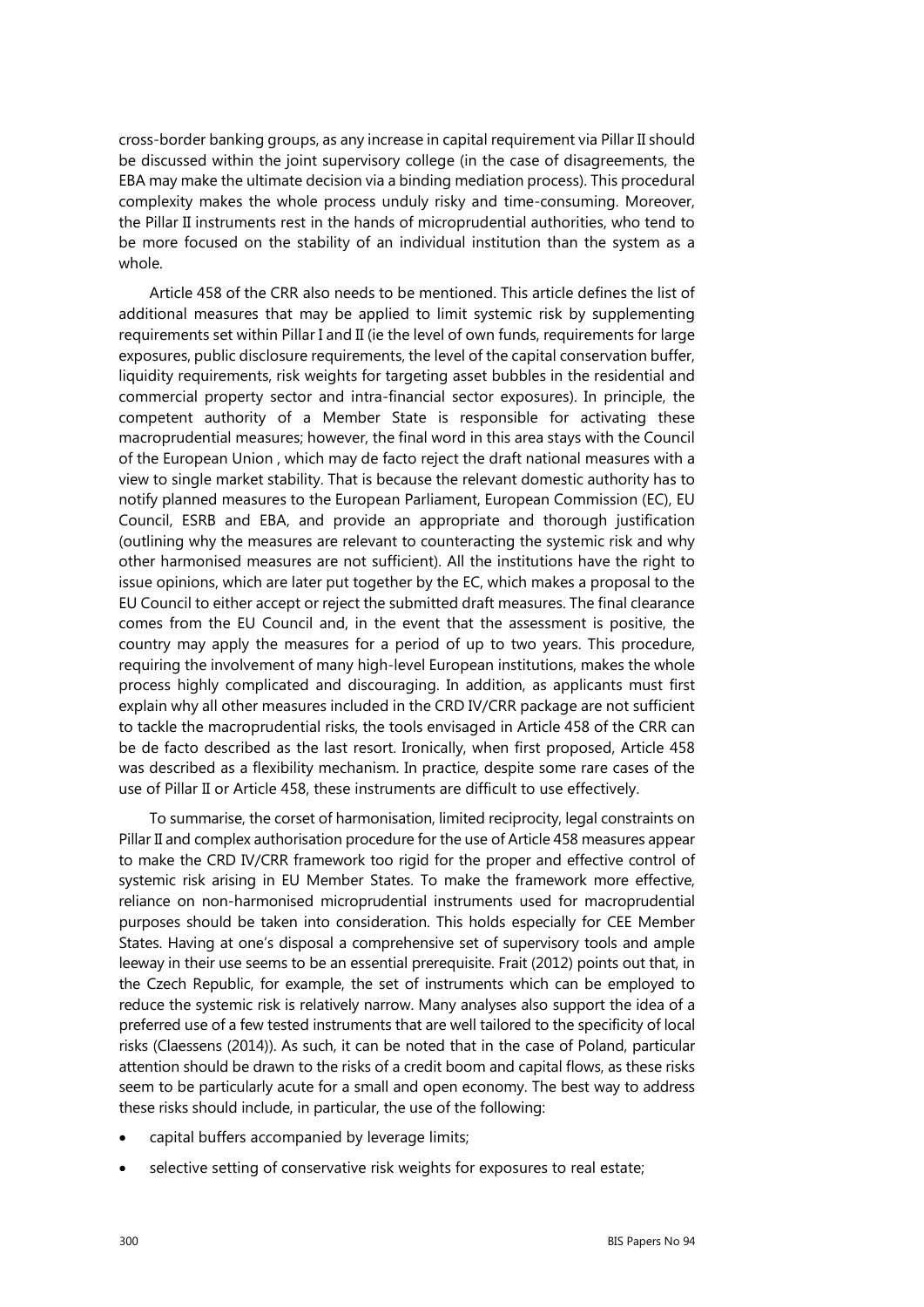- liquidity requirements (including non-harmonised ratios of loans to deposits);
- LTV and DSTI limits; and
- fiscal measures.

Further research is needed into an effective combination and calibration of the above-mentioned instruments in actual economic conditions; nevertheless, such a defined supervisory mindset would appear to be the most promising forward-looking response.

# Conclusions

This note reviewed some important characteristics of effective macroprudential policy, with particular attention to the institutional conditions of Poland and other CEE Member States that are small, open and integrated EU economies outside the EU banking union and the euro area. In such economies, there might be a need to have recourse to some instruments that are non-standard and non-harmonised in EU law. These considerations lead to the conclusion that entrusting the macroprudential policy to a committee with the leading role of the central bank could be a relatively more attractive option, as it enables better coordination of financial safety-net institutions and facilitates the use of some non-harmonised or unorthodox instruments.

Such an institutional arrangement also accommodates the issue of fiscal dominance, as the inclusion of government representative reduces the risk of divergent actions, shares accountability and allows for some scrutiny over the use of fiscal instruments. These benefits are usually contrasted with the costs, ie a weakening of the central bank's role, increased vulnerability to the political cycle, or even a stronger temptation to refrain from any action at all (ie inaction bias). On closer analysis, however, it can be shown that these costs are more of a potential than an actual character. Putting the responsibility for macroprudential policy solely in the hands of the central bank would not guarantee immunity from political influences, as its autonomy in this regard would still remain exposed to potential fiscal dominance. Obviously, macroprudential supervision has to prove itself in action and work out the culture of autonomy, which in the case of monetary policy took decades to mature.

Challenges for macroprudential policy are of a universal nature and may result in an inaction bias. In small, open CEE economies that host foreign banks, some additional specific challenges to macroprudential policy may also arise. These challenges boil down to, among others, regulatory arbitrage (due to only partial reciprocity and deficient coordination of macroprudential policies in the European Union), preference for risk management at a group level (exacerbated by the creation of the SSM), volatile capital flows and the corset of harmonisation (the CRD IV/CRR package limits the discretion of national competent authorities). A collegial committee such as the macroprudential authority appears to be a more suitable solution for such a case. First of all, it is more conducive to the targeted use of fiscal tools, which may be a last resort in the context of the CRD IV/CRR corset. In addition, due to legal constraints (as is the case in Poland), exercising hard powers may necessitate the involvement of the Ministry of Finance in any case. This is why the most appropriate choice seems to be to set up a committee equipped solely with soft powers. Soft powers – in the form of "comply or explain" recommendations – can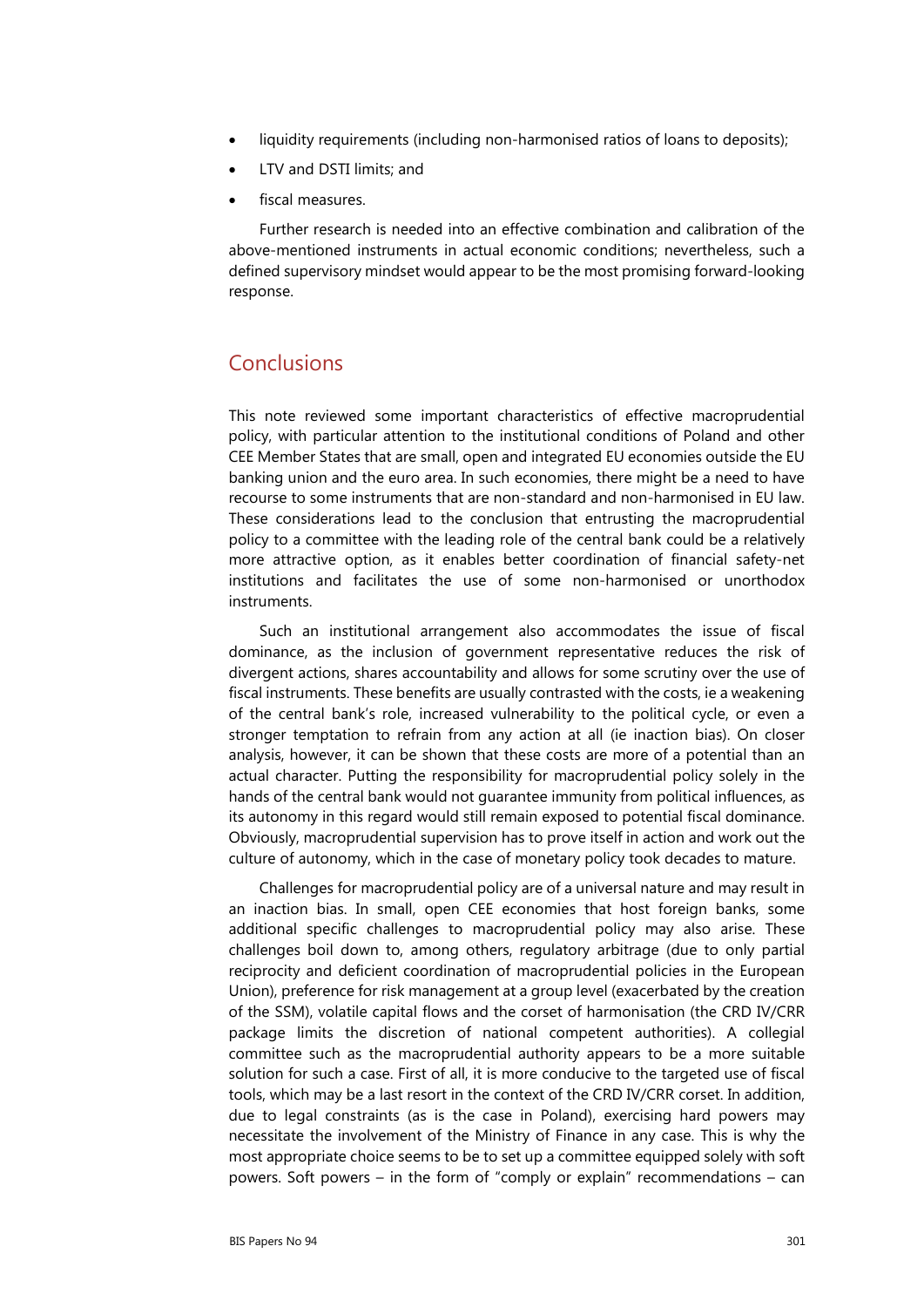paradoxically prove more effective, as they reduce the inaction bias given that the implementation of concrete measures rests with individual committee members, not with the committee itself.

The complex nature of systemic risk requires complex pre-emptive action to be taken by competent decision-makers with a view to the economy's long-term sustainable growth. It cannot be guaranteed that the authorities will always successfully fulfil their mandates. However, the scope for mishaps can be effectively narrowed by providing a wide range of instruments and a proper decision-making structure. It would seem that establishing a collegial authority and entrusting it with soft powers allows this issue to be addressed adequately. A collegial body disposes of multifaceted know-how and a wider range of capabilities than a single institution, while the risk of unilateral action from the Ministry of Finance or fiscal domination remains inherent to all potential organisational compositions.

To conclude, it can be said that the Polish model of macroprudential supervision draws on successful outcomes and fulfils specific requirements while keeping the risk of inaction or ineffective responses to a minimum. In the past, Poland's supervisory authorities often overreached their microprudential mandate, and this proved to be effective. Therefore, the recent restructuring can be regarded rather as a formalisation and legitimisation of their activity in this area in compliance with new EU standards. It should be complemented by shifting microprudential supervision to the control of the central bank with the aim of establishing a solid and coherent institutional setup for even better co-ordinated prudential policy.

## References

Basel Committee on Banking Supervision (2014): "Seventh progress report on adoption of the Basel regulatory framework."

Bernanke, B and M Gertler (1999): "Monetary policy and asset price volatility", *Economic Review – Fourth quarter 1999*, Federal Reserve Bank of Kansas City.

 $-$  (2001): "Should central banks respond to movements in asset prices?", *American Economic Review*, vol 91, no 2, pp 253–57, May.

Borio, C and P Lowe (2002): "Asset prices, financial and monetary stability: exploring the nexus", *BIS Working Papers*, no 114.

Claessens, S (2014): "An overview of macroprudential policy tools", *IMF Working Papers*, no 14/214.

Committee on the Global Financial System (2010): "Macroprudential instruments and frameworks: a stocktaking of issues and experiences", *CGFS Papers*, no 38.

Crowe, C, G Dell'Ariccia, D Igan and P Rabanal (2011): "Polices for macrofinancial stability: options to deal with real estate booms", *IMF Staff Discussion Note*, no 11/02.

De Larosière Group (2009): "The report of the High Level Group on financial supervision in the EU"*,* Brussels.

European Systemic Risk Board (2011): "Recommendation of the European Systemic Risk Board of 22 December 2011 on the macroprudential mandate of national authorities", *Official Journal of the European Union*, ESRB/2011/3, C 41/1.